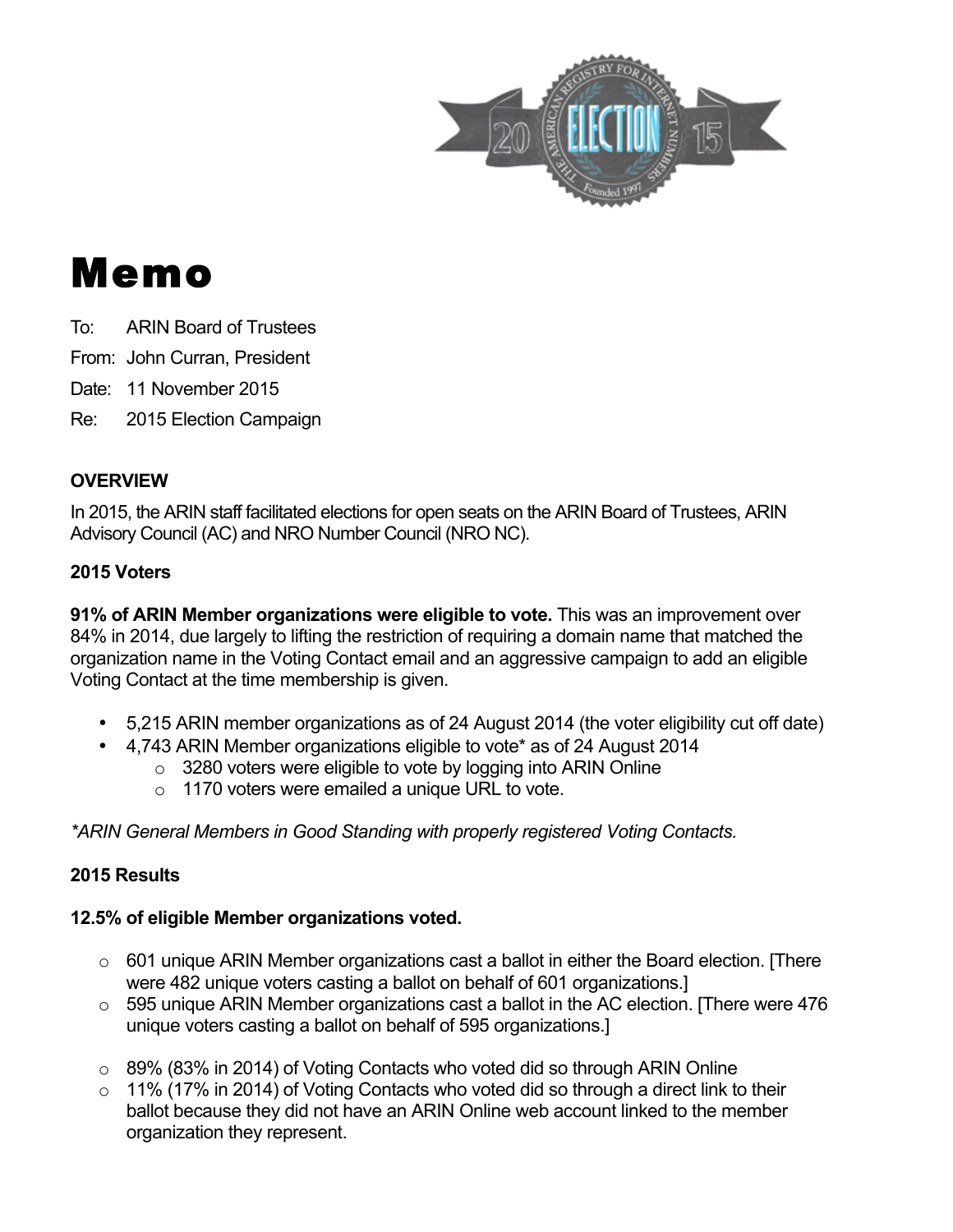#### **Election Participation History**

| <b>Election year</b> | # Eligible<br><b>Voters</b> | % Voted for Bot | % Voted for AC |
|----------------------|-----------------------------|-----------------|----------------|
| 2015                 | 4743                        | 12.7%           | 12.5%          |
| 2014                 | 4136                        | 13.4%           | 13.5%          |
| 2013                 | 3871                        | 15.8%           | 15.3%          |
| 2012                 | 3735                        | 10.3%           | 10.5%          |
| 2011                 | 3262                        | 14.2%           | 14.9%          |

#### **EXPERIENCE REPORT AND COMMUNITY FEEDBACK**

- There were no reported user issues with the nomination process or statements of support functionality.
- The only questions surrounding voting itself had to do with how an individual was to vote, by logging into ARIN Online or through clicking on a unique link in the email sent to them.
- Staff and temporary voter callers reported that the majority of people with whom they spoke were appreciative of the reminder, and of ARIN's work.

#### **ELECTION COSTS: \$21,874**

Election flyers mailed to all eligible voters: \$4,319 Voter guides printing and mailing: \$8,097 BigPulse voting software: \$5,833 Temporary caller help: \$3,625

#### **STAFF RECOMMENDATIONS**

- 1. Eliminate the election flyer mailing, as the same information is sent via e-mail to all eligible Voting Contacts. This would result in a savings of \$4,500.
- 2. Staff received a suggestion to have candidates draw straws, on-site at the meeting, to determine the order in which speeches take place, in order to eliminate any potential perceived advantage from speaking first or last. This could be conducted the morning that the speeches are given, to allow time to order the slide deck appropriately. (Currently speeches are delivered in alphabetical order of the candidate's names.)
- 3. If #2 above is conducted, should we also randomly order the candidate's names on the ballots? As stated, to date, the candidate's names are in alphabetical order.
- 4. It was noted that the 2015 Nomination Committee did not gain the appropriate number of qualified Board candidates after its initial call for candidates, which resulted in an additional call for candidates. Although all of the election process timelines were met, those timelines should be revisited if this is likely to reoccur in the future.